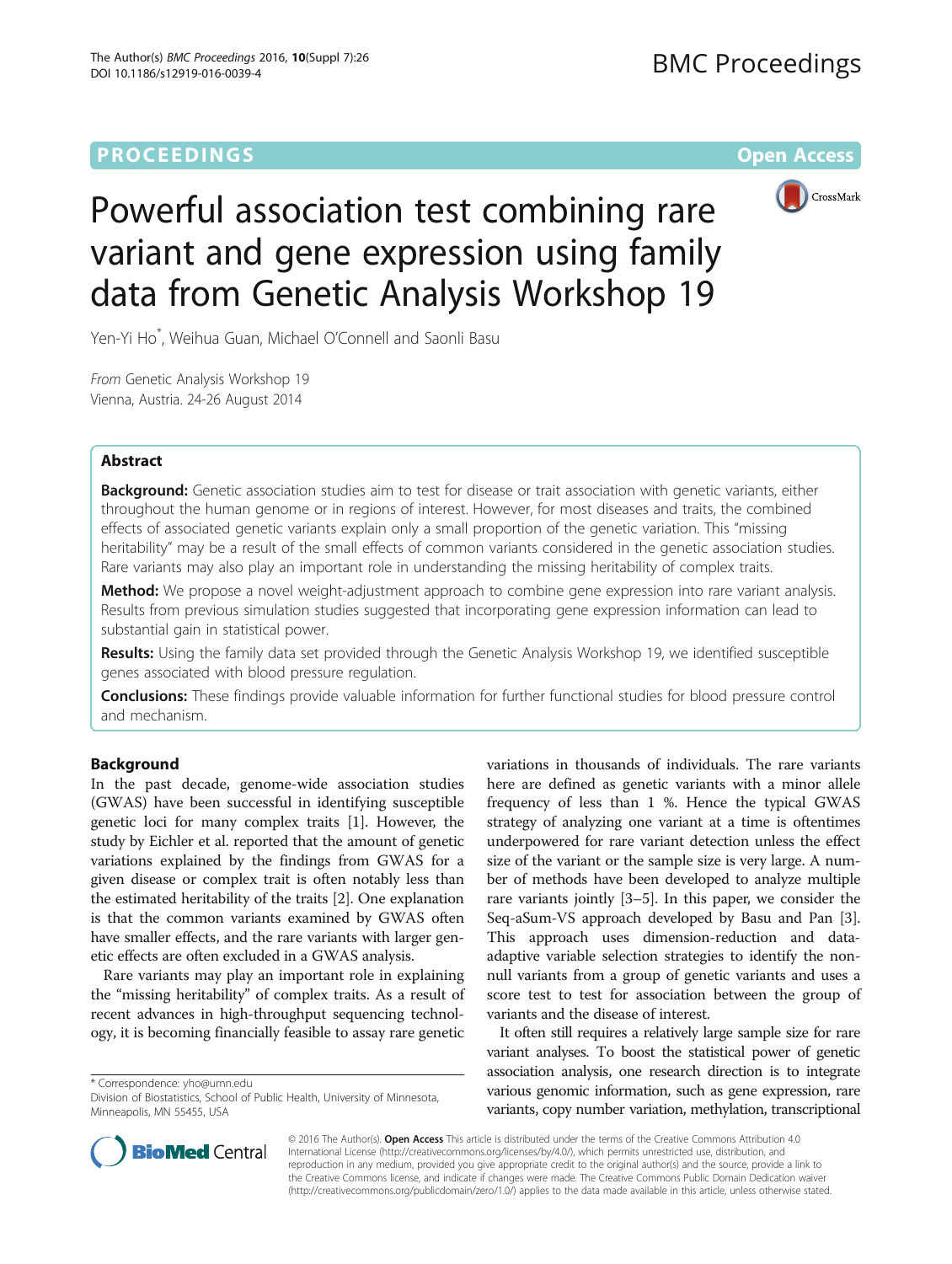<span id="page-1-0"></span>regulation, and protein abundance. With the availability of both rare variant genotype and gene expression information in the family data set through Genetic Analysis Workshop 19 (GAW19), we proposed a novel approach to incorporate gene expression into rare variant association analysis in this paper.

Genovese et al. [[6\]](#page-4-0) introduced the idea of using prior knowledge to weight *p values* from a genome-wide association study and provided theoretical proof for controlling family-wise error rate (FWER). In this paper, our contribution is to provide a formal mechanism to construct weights using available information about rare variants and gene expression. Studies by Li et al. [\[7\]](#page-4-0) and Ho et al. [[8\]](#page-4-0) demonstrate that by incorporating additional genomic information, the weight-adjustment procedure can increase statistical power drastically compared to the traditional genetic association analysis.

## Methods

There are 259 participants with full genotype, expression, and blood pressure data available in the GAW19 family data set. Our analysis focuses on systolic blood pressure (SBP) and diastolic blood pressure (DBP) as outcomes of interest. The average SBP and DBP from all visits were used as the summary measurement respectively for every participant. To adjust for pedigree structure in this data, we estimated identity-by-descent (IBD) matrix  $(\Sigma)$  using genome-wide single nucleotide polymorphism (SNP) marker data obtained using the Illumina platform provided through GAW19. To incorporate the dependence information embedded in the family structure, we transformed the average blood pressure measurements:  $Y^M V N(\mu, \Sigma)$ ,  $Y^* = \Sigma^{-\frac{1}{2}} Y^{\sim} MVN(\mu, I)$ , so that individuals from the same family are independent in the transformed phenotypic value (Y\* ). In addition, to account for the population stratifications that exist in the Mexican American population, we performed multidimensional scaling and calculated the first 3 principal components. In the following analysis, the residual from the transformed phenotypic value adjusting for the first 3 principal components were used. We considered genetic variant with a minor allele frequency of less than 0.01 as rare variant, and performed rare variants analysis for the genes reported by hg19 build on the odd-number autosomes that have less than 50 rare variants and more than 1 rare variant.

## Sequential sum test

Consider k rare variants in a gene and that  $SNP_i$ indicates the number of rare variant alleles in variant  $i$ in a general regression equation:  $g(E(Y)) = \beta_0 + \sum_{i=1}^k$  $\gamma_i$ SNP<sub>i</sub> $\beta_c$ , with  $\gamma_i = v_i s_i$ ; where  $s_i$  is 1, -1, or 0, indicating<br>whether the effect of reposition is positive or persive or whether the effect of rare variant  $i$  is positive or negative or excluded from the equation and  $\nu$  is a weight assigned to excluded from the equation, and  $v_i$  is a weight assigned to rare variant *i*. In our analysis, we assumed  $v_i = 1$ . In addition,  $\beta_c$  represents the common odds ratio between the trait and the rare variants in the gene. We performed the Seq-aSum-VS approach described in Basu and Pan [[3\]](#page-4-0) and obtained  $p$  value for each gene with 500 permutations.

## Constructing weights using expression measurements

After obtaining the  $p$  value for each gene from the SeqaSum-VS test, we used gene expression information to construct weight for each gene. In Roeder et al. [[9, 10](#page-4-0)], the authors suggested to use a weight ( $w_i > 0$ ) to adjust p value  $(p<sub>i</sub>)$  and to reject the null hypothesis if it belongs to the set of all gene *i* for which  $p_i/w_i \leq \alpha$ . The weight adjustment procedure maintains the proper FWER control as long as  $w_i > 0$  and  $\overline{w}_i = 1$ .

Building on the theoretical findings, we developed a novel weight-adjustment approach for rare variant association analysis. After weight adjustment, genes that have strong contributions to phenotype-associated gene expression will be assigned weights greater than 1, hence achieving smaller weight-adjusted  $p$  values. The weighting mechanism is as follows: we assign a weight  $w_i$  to each gene and the weight is the product of 2 parts:  $w_{g,E_i}$ and  $w_{E_i, P}$ . The first term,  $w_{g_i, E_j}$ , indicates the effect of gene  $g_i$  on the j<sup>th</sup> gene expression measurement,  $E_j$ . The second term,  $w_{E_iP}$ , describes whether gene expression measurement  $(E_i)$  is associated with the phenotypic outcome (*P*). Eq. (1) is applied to obtain  $w_{g_i E_j}$ :

$$
E_j = \beta_{0_{ij}} + \beta_{g_i E_j} \times g_i + \gamma_{ij} \times P + \epsilon_{ij}
$$
 (1)

and  $w_{g_i E_j} =$  $\frac{\beta_{g_i E_j}}{\beta}$  $SE\left(\beta_{g_iE_j}\right)$  $\widehat{(\mathcal{C})}$  $\sqrt{ }$  $\overline{1}$  $\setminus$  $\overline{1}$ 2 . In equation 1,  $g_i$  is the number

of total rare variants in gene  $i$  calculated by collapsing the genotypes across rare variant loci. A second equation

(2) was implemented to obtain 
$$
w_{E_i P} = \left(\frac{\widehat{\beta_{E_i p}}}{\text{SE}\left(\widehat{\beta_{E_i P}}\right)}\right)^2
$$
:

$$
P = \beta_{0_{ij}} + \beta_{E_j P} \times E_j + \gamma_{ij} \times g_i + \epsilon_{ij}
$$
 (2)

The benefit of taking the product of 2 weights is that if either  $w_{g,E_j}$  or  $w_{E_j}$  is zero, then the resulting product<br>will be zero. On the other band, if both  $w_{\text{max}}$  and  $w_{\text{max}}$ will be zero. On the other hand, if both  $w_{g_i E_j}$  and  $w_{E_j P}$ <br>are substantially large then taking the product of the are substantially large, then taking the product of the two parts will result in an amplified overall weight. In other words, if rare variants in the gene under consideration provide a strong contribution to outcome P through  $E_j$ , then  $w_{g_iE_j} \times w_{E_jP}$  will be a large value.<br>A crude weight for gene *i* is set to be the maxis

A crude weight for gene  $i$  is set to be the maximum of the products among all gene expression measurements: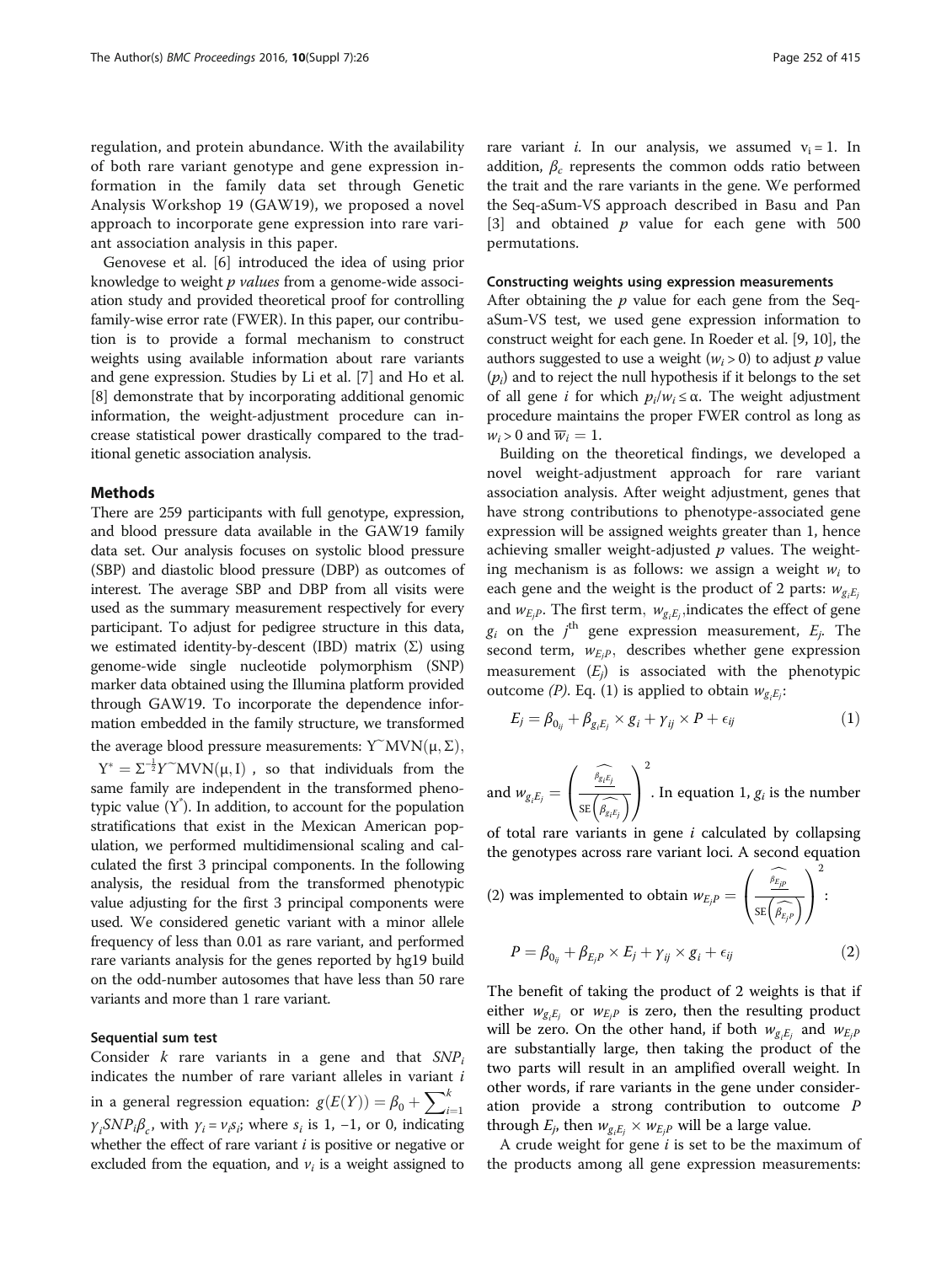<span id="page-2-0"></span> $w_{MP_i} = \text{Max}_j(w_{g_i E_j} \times w_{E_j P})$ . To ensure that  $\overline{w^*} = 1$ , we divide quade visitate (iii) by their example ( $\overline{w^*}$ ) and divide crude weights  $(w_{MP_i})$  by their average  $(\overline{w_{MP}})$  as required by Roeder and Wasserman [\[10](#page-4-0)]:  $w_{MP_i}^* = \frac{w_{MP_i}}{w_{MP_i}}$ . If  $w_{MP_i}$  is larger than the average, then  $w_{MP_i}^*$  will be greater<br>than 1 after dividing by the average. We coloulate than 1 after dividing by the average. We calculate adjusted *p* value for the *i*th gene as: adjusted *p value* for gene  $i = p$  value of gene *i* reported by Seq-aSum-VS test. gene  $i = \frac{p \text{ value of gene } i \text{ reported by Seq-aSum-VS test}}{w_{MP_i}^*}$ . If after  $w^*_{\Lambda}$ adjustment, *p value* becomes greater than 1, then it is set to 1.

For the genes with adjusted  $p$  value of less than 0.05, we performed gene set enrichment analysis using biological process categories defined in gene ontology (GO). To account for the hierarchical structure in GO terms, we implemented conditional hypergeometric test [\[11](#page-4-0)].

## Results

Of the 13,711 genes on the odd-numbered autosomes based on the hg19 build, we considered 6118 genes with less than 50 rare variants and more than 1 rare variant in the analysis. We identified 153 genes with weightadjusted  $p$  values of less than 0.05 for SBP or DBP; the top 20 genes are listed in Table 1. The genes with strong contribution to phenotype-associated gene expression levels are assigned weights greater than 1. In Table 1, 17

genes have weights for SBP greater than 1 and 18 genes have weights for DBP greater than 1, indicating that these genes contribute to alterations of phenotype-associated gene expression levels.

We performed gene-set enrichment analysis for these 153 significant genes using GO biological process categories. The top 15 enriched gene sets with more than ten genes are reported in Table [2](#page-3-0) with  $p$  value of less than 0.05. The results suggest that these reported 153 genes are involved in the regulation of blood pressure, and blood vessel size pathways ( $p$  value <0.03). Interestingly, these 153 blood pressure–associated genes are also significantly involved in sensory perception of sound. Hypertension has been clinically observed to be correlated with hearing loss [[12](#page-4-0)]. The result could suggest genetic basis for the correlation between hypertension and hearing function. However, further study is needed to validate the findings in this study.

## **Discussion**

Many of the genes reported in Table 1 achieve smaller  $p$ values after the weight adjustment procedure in this analysis. In Table 1, we listed genes with weight-adjusted  $p$ values of less than 0.05. Multiple comparisons, such as Bonferroni threshold, could be adapted and applied using the weight-adjusted  $p$  values. In this analysis, the threshold

**Table 1** Top 20 genes with adjusted  $p$  value of <0.05 from the Seq-aSum-VS test for either SNP or DBP

|    | Gene              | Chr            | # RVs          | $p$ Value <sub>s</sub> | $W_{s}$ | $p_{s}$ | $p$ Value <sub>o</sub> | $W_D$ | $p_D$   |
|----|-------------------|----------------|----------------|------------------------|---------|---------|------------------------|-------|---------|
|    | NAIF1             | 9              | 23             | < 0.002                | 1.306   | < 0.002 | 0.002                  | 0.825 | 0.002   |
| 2  | SPATA13-AS1       | 13             | 7              | < 0.002                | 0.986   | < 0.003 | 0.018                  | 0.835 | 0.022   |
| 3  | UTP11L            |                | 34             | < 0.002                | 0.828   | < 0.003 | 0.006                  | 1.168 | 0.005   |
| 4  | $C1$ orf $174$    | 1              | 36             | < 0.002                | 2.473   | < 0.002 | < 0.002                | 2.049 | < 0.002 |
| 5  | KRTAP23-1         | 21             | 2              | < 0.002                | 0.955   | < 0.003 | < 0.002                | 0.586 | < 0.004 |
| 6  | ZNF14             | 19             | 49             | < 0.002                | 0.625   | < 0.004 | 0.012                  | 0.788 | 0.015   |
| 7  | LOC101926911      | 15             | 28             | < 0.002                | 0.526   | < 0.004 | 0.008                  | 0.856 | 0.009   |
| 8  | SGSH              | 17             | 45             | 0.002                  | 1.839   | 0.001   | 0.004                  | 0.842 | 0.005   |
| 9  | <b>UROD</b>       | $\mathbf{1}$   | 6              | 0.002                  | 1.523   | 0.001   | 0.040                  | 1.870 | 0.021   |
| 10 | HES2              | 1              | 13             | 0.002                  | 0.858   | 0.002   | 0.016                  | 0.694 | 0.023   |
| 11 | <b>CHRNB1</b>     | 17             | 50             | 0.008                  | 2.413   | 0.003   | 0.022                  | 1.422 | 0.015   |
| 12 | ZBTB47            | 3              | 42             | 0.004                  | 1.106   | 0.004   | 0.076                  | 1.465 | 0.052   |
| 13 | MIR4467           | $\overline{7}$ | $\overline{2}$ | 0.004                  | 0.879   | 0.005   | 0.006                  | 0.848 | 0.007   |
| 14 | GTF3A             | 13             | 31             | 0.006                  | 0.918   | 0.007   | 0.002                  | 1.178 | 0.002   |
| 15 | HMGB4             | 1              | 20             | 0.012                  | 1.593   | 0.008   | 0.062                  | 1.248 | 0.05C   |
| 16 | TEKT <sub>2</sub> | $\mathbf{1}$   | 27             | 0.012                  | 1.481   | 0.008   | 0.006                  | 1.782 | 0.003   |
| 17 | COX8A             | 11             | 12             | 0.006                  | 0.722   | 0.008   | 0.006                  | 1.043 | 0.006   |
| 18 | MED29             | 19             | 27             | 0.010                  | 1.202   | 0.008   | 0.026                  | 0.637 | 0.041   |
| 19 | $C11$ orf $21$    | 11             | 32             | 0.008                  | 0.951   | 0.008   | 0.038                  | 1.172 | 0.032   |
| 20 | PRAMEF17          | 1              | 5              | 0.014                  | 1.656   | 0.008   | 0.054                  | 0.721 | 0.075   |

Chr chromosome,  $p_s^*$  weight adjusted  $p$  value for SBP,  $p$  value for SBP, # RVs number of rare variants identified in the gene,  $W_s$  weight for SBP Subscript D represents statistics for DBP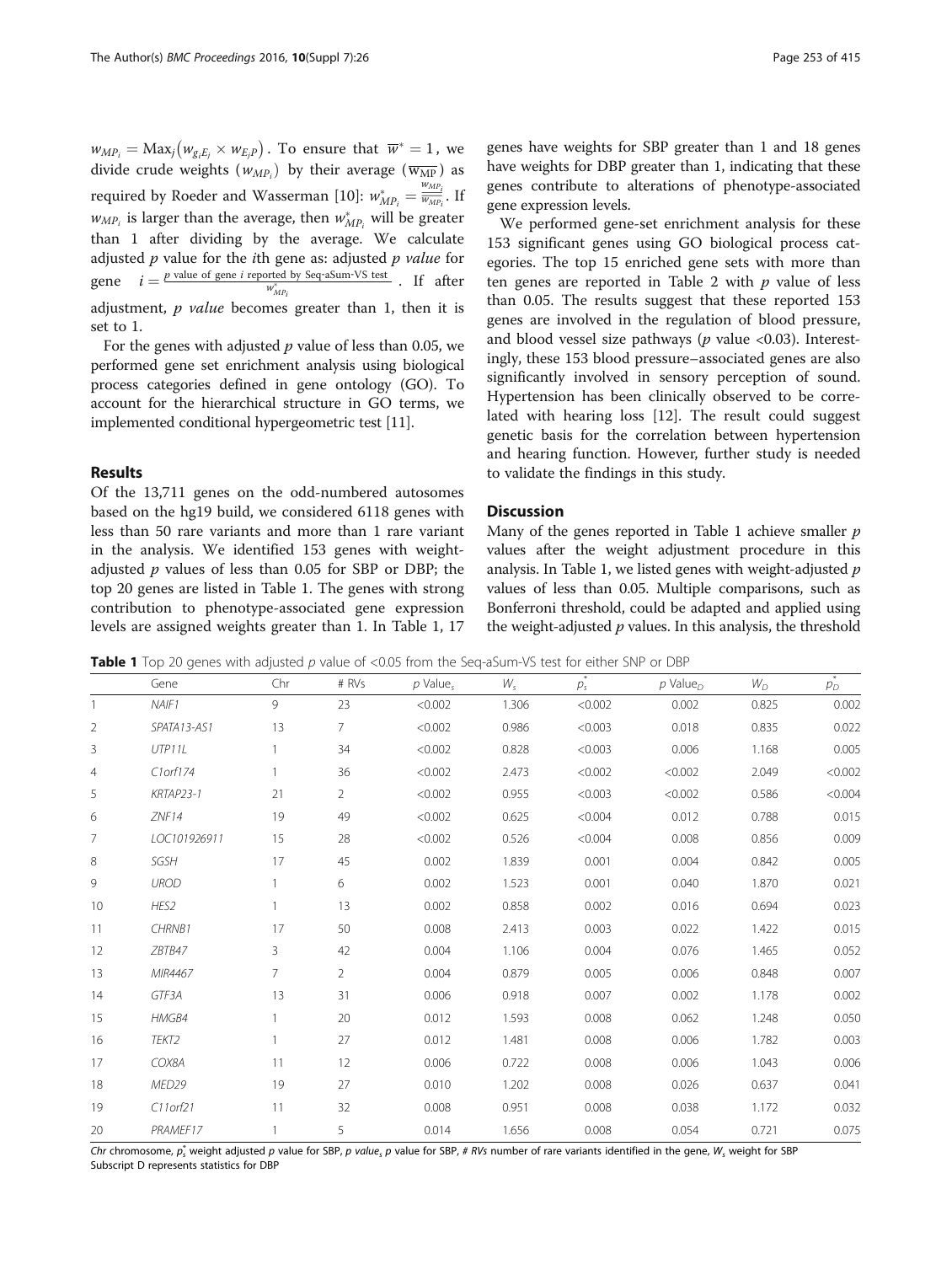|                | <b>GOBPID</b> | Count          | Size | Term                                                | $p$ Value |
|----------------|---------------|----------------|------|-----------------------------------------------------|-----------|
|                | GO:0007600    | 10             | 107  | Sensory perception                                  | 0.0031    |
| 2              | GO:0050873    | 3              | 12   | Brown fat cell differentiation                      | 0.0069    |
| 3              | GO:0007605    | $\overline{4}$ | 26   | Sensory perception of sound                         | 0.0109    |
| $\overline{4}$ | GO:0048869    | 26             | 495  | Cellular developmental process                      | 0.0123    |
| 5              | GO:0003013    | 6              | 57   | Circulatory system process                          | 0.0123    |
| 6              | GO:0042981    | 15             | 239  | Regulation of apoptotic process                     | 0.0142    |
| 7              | GO:0012501    | 17             | 288  | Programmed cell death                               | 0.0161    |
| 8              | GO:0008544    | 7              | 79   | Epidermis development                               | 0.0173    |
| 9              | GO:0031424    | $\overline{4}$ | 30   | Keratinization                                      | 0.0180    |
| 10             | GO:0010941    | 15             | 246  | Regulation of cell death                            | 0.0182    |
| 11             | GO:0007369    | 3              | 18   | Gastrulation                                        | 0.0220    |
| 12             | GO:0045638    | 3              | 18   | Negative regulation of myeloid cell differentiation | 0.0220    |
| 13             | GO:0050880    | 3              | 19   | Regulation of blood vessel size                     | 0.0255    |
| 14             | GO:0008217    | 3              | 20   | Regulation of blood pressure                        | 0.0277    |
| 15             | GO:0016265    | 17             | 312  | Death                                               | 0.0331    |

<span id="page-3-0"></span>Table 2 Enriched GO biological processes (p value <0.05) for the top 153 blood pressure–associated genes

GOBPID GO biological process ID

is  $0.05/6118 ≅ 8 × 10<sup>-6</sup>$  and none of the genes reported in Table [1](#page-2-0) exceeded this stringent threshold value. In addition, we chose the Seq-aSum-VS test to obtain a  $p$  value for each gene in this paper; other approaches, such as the sequence kernel association test (SKAT) [[5\]](#page-4-0), can also be used to obtain the  $p$  value for each gene and the weighting scheme proposed in this study can then be used to calculated weight-adjusted  $p$  values. To obtain  $\frac{g_{i}}{g_{i}}$  across all the loci in a gene in equation ([1\)](#page-1-0) by assuming  $W_{\sigma,E_i}$ , we summed the total number of rare variants all the rare variants have similar effects on  $E_i$ . An alternative approach to calculate  $w_{g,E_j}$  is to replace equation<br>(1) by the test statistic reported Seq. Sum. VS test while ([1\)](#page-1-0) by the test statistic reported Seq-aSum-VS test while treating gene expression as the outcome. The alternative approach does not assume that all the rare variants have the same effects on  $E_j$ ; however, the alternative approach might be more computationally intensive.

In this analysis, we did not consider genes with more than 50 rare variants. In a gene with a large number of rare variants, many of the variants might be nullvariants, which will cause the estimated effects for genes with large numbers of rare variants to be diluted. For gene with a large number of rare variants, we suggest to use a moving window approach and only consider a feasible number of rare variants in a window.

Furthermore, for data collected in a case–control design, our proposed approach is easily modified by logistic regression and applied. The weighting scheme proposed in this study is also usable when only a subset of the individuals have gene expression measurements

available. It is also modifiable for when SNP, gene expression data and gene expression, phenotype data are from two different sets of cohorts, instead of paired gene expression and GWAS data from the same cohort. However, paired gene expression and GWAS data from the same cohort might be preferable, as the data will have increased power to detect the causative relationship  $(SNP \rightarrow E \rightarrow P)$ but not the reactive relationship  $(SNP \rightarrow P \rightarrow E)$  based on the simulation study described in [\[8\]](#page-4-0).

In the data analysis, we observed genes with small  $p$ values without evidence of gene expression association. It is biologically possible that genetic variants could cause phenotypic changes without altering gene expression level. Thus in practice, we suggest to pursue genes with either (a) small  $p$  values from Seq-aSum-VS test or (b) small weight-adjusted  $p$  values.

## Conclusions

In this paper, we proposed a novel approach to incorporate gene expression information into rare variant association analysis. Using the weight-adjustment approach, this method upweights the genes that contribute to phenotype-associated gene expression and downweights others. This weight-adjustment approach is expected to boost the power of association analysis by incorporating additional genomic information while keeping the FWER controlled at a nominal level. Both simulation studies and experimental findings reported in Li et al. [\[7\]](#page-4-0) and Ho et al. [\[8](#page-4-0)] support the expected gain in power through the weight-adjustment procedure.